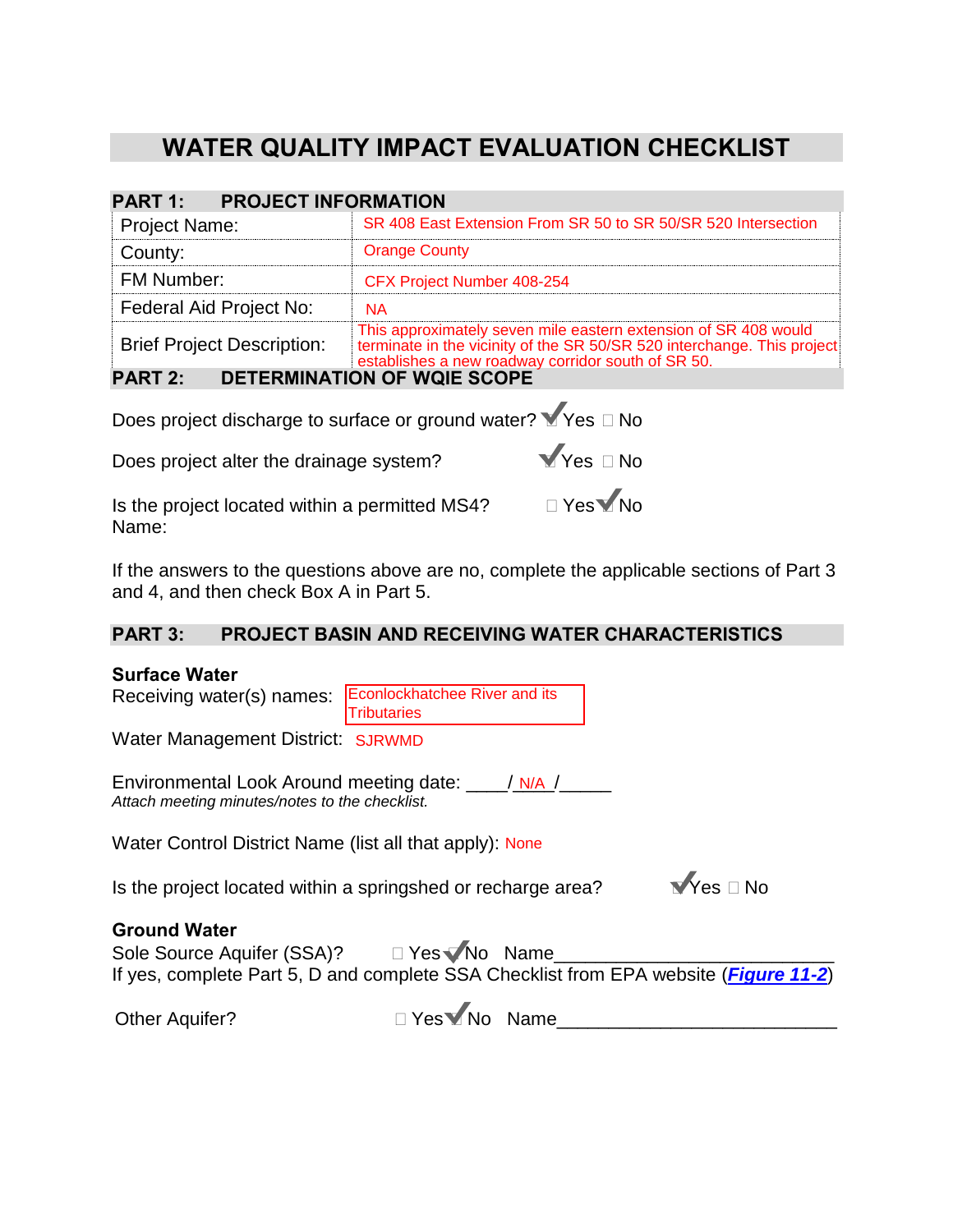| Springs vents?             | □ Yes Mo Name |  |
|----------------------------|---------------|--|
| Well head protection area? | □ Yes Mo Name |  |
| Groundwater recharge?      | □ Yes Mo Name |  |

Notify District Drainage Engineer if karst conditions are expected or if a higher level of treatment may be needed due to a project being located within a WBID verified as Impaired in accordance with Chapter 62-303, F.A.C.

Date of notification:  $\frac{N}{A}$ 

#### **PART 4: WATER QUALITY CRITERIA**

List all WBIDs and all parameters for which a WBID has been verified impaired, or has a TMDL in **Table 1**. This information must be updated during each Re-evaluation.

Note: If BMAP or RAP has been identified in **Table 1**, **Table 2** must also be completed. *Attach notes or minutes from all coordination meetings identified in* **Table 2***.* Ese Attached Table 1<br>The Steen identified in Tatach notes or minutes from all coordination me<br>FDOT is not a stakeholder in this project. Additional contract Glenn.Pressimone@CFXWay.com or 407-690-5321

FDOT is not a stakeholder in this project. Additional coordination may occur through Glenn Pressimone, at Glenn.Pressimone@CFXWay.com or 407-690-5321

| EST recommendations confirmed with agencies?          | $M$ Yes $\Box$ No |
|-------------------------------------------------------|-------------------|
| <b>BMAP Stakeholders contacted:</b>                   | □ Yes Mo          |
| TMDL program contacted:                               | □ Yes WNo         |
| <b>RAP Stakeholders contacted:</b>                    | □ Yes MNo         |
| Regional water quality projects identified in the ELA | <b>□ Yes</b> No   |
| If yes, describe:                                     |                   |

Potential direct effects associated with project construction  $\blacksquare$  Yes  $\square$  No and/or operation identified? If yes, describe:

There is potential for this project to temporarily impact surrounding waterways, including the Econlockhatchee River, due to off-site migration of sediment during construction. These effects can be minimized/avoided by following BMPs and implementing NPDES standards.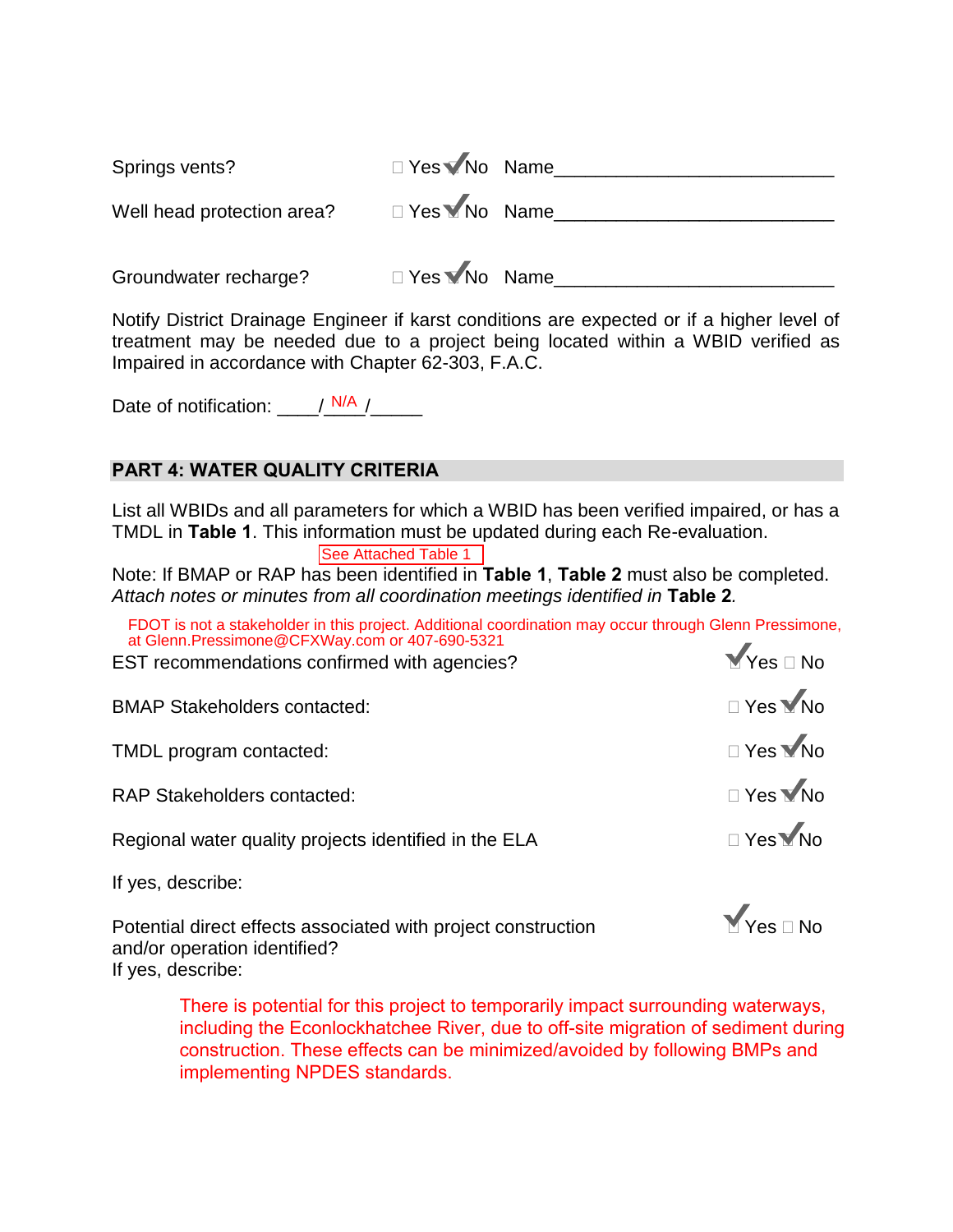#### **PART 5: WQIE DOCUMENTATION**

- $\Box$  A. No involvement with water quality
- $\Box$  B. No water quality regulatory requirements apply.
- C. Water quality regulatory requirements apply to this project (provide Evaluator's information below). Water quality and quantity issues will be mitigated through compliance with the design requirements of authorized regulatory agencies.
- □ D. EPA Ground/Drinking Water Branch review required. □ Yes □ No Concurrence received? Yes No If Yes, Date of EPA Concurrence:  $\underline{\qquad \qquad }$  /  $\underline{\qquad \qquad }$  (Attach the concurrence letter)

The environmental review, consultation, and other actions required by applicable federal environmental laws for this project are being, or have been, carried out by FDOT pursuant to 23 U.S.C. § 327 and a Memorandum of Understanding dated December 14, 2016 and executed by FHWA and FDOT.

| Evaluator Name (print): Rob Myers          |                 |  |  |  |  |
|--------------------------------------------|-----------------|--|--|--|--|
| Title: North Florida Environmental Manager |                 |  |  |  |  |
| <sup>*</sup> Signature:                    | Date: 12-7-2017 |  |  |  |  |
|                                            |                 |  |  |  |  |